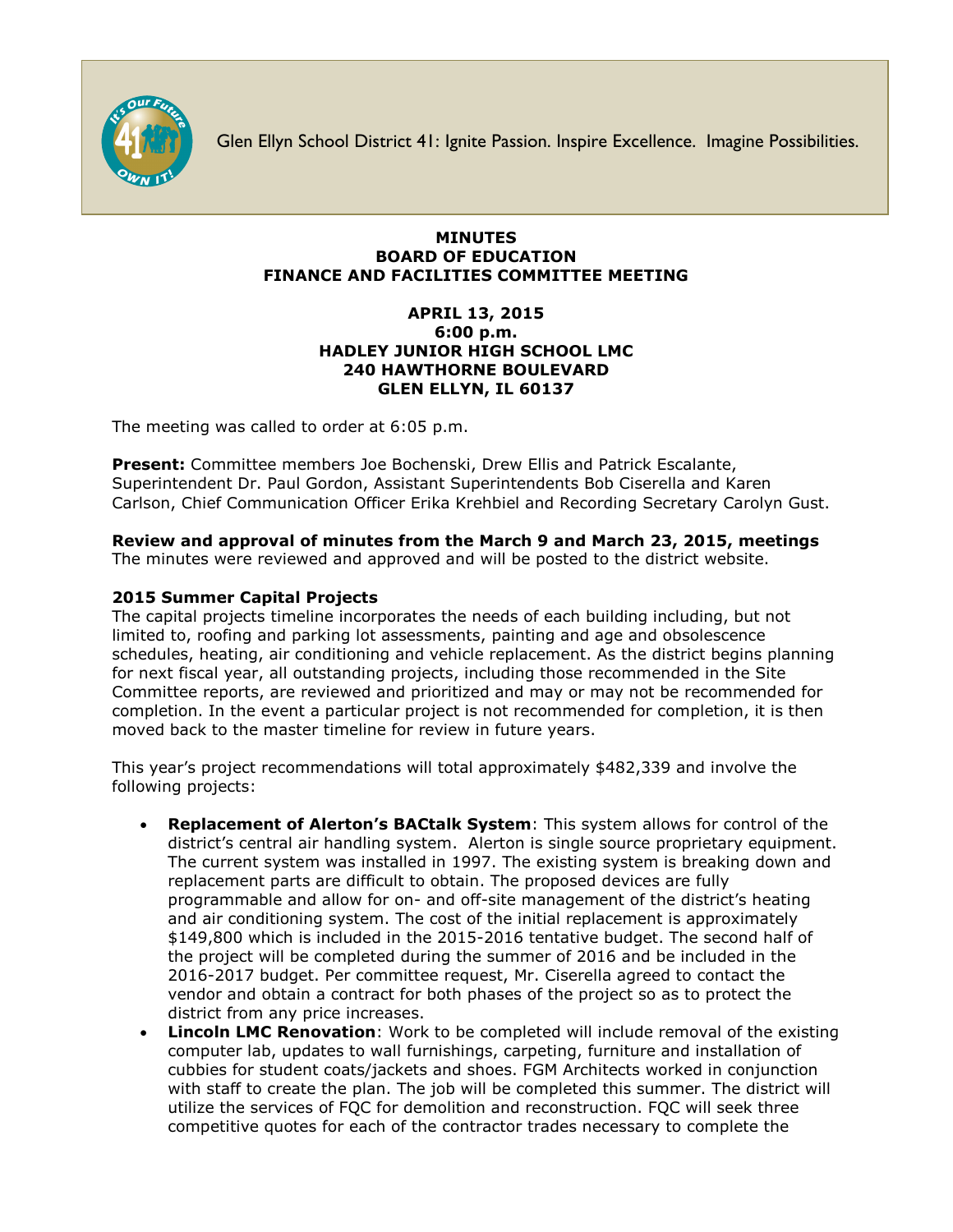project. Sub-contractor contracts will be held by the district. Costs for the project are estimated at \$150,000 for demolition and construction. The design will have a look similar to the renovated LMC at Hadley. Estimated cost of furniture replacement is not to exceed \$55,000. Estimated cost to existing coat hooks with new cubbies is approximately \$30,000. Please see sketch attached.

- **Hadley Gym Floors**: Complete stripping, refinishing and painting of the Hadley gym floors. The project has been bid with four contractors returning qualified bid packets. The low bidder was Haldeman-Homme in the amount of \$28,905.
- **Replacement of Overhead Sound Systems at Forest Glen, Churchill and Ben Franklin:** The current systems were installed in 1997 and the buildings are experiencing outages and difficulties finding replacement parts. A system outage is a security issue as building staff has no way to communicate simultaneously with the entire building in the event of an emergency. The systems are the Rowland TCICS Intercon Front End Equipment Systems with a total cost of replacement is \$68,625.
- **Hadley Carpet Removal and Replacement:** Removal and replacement of carpeting with tile in one of the remaining four classrooms in the lower level of the east wing at Hadley. This is an area that has been prone to flooding over the years and the district has experienced ongoing indoor air quality issues in this area. The cost of the replacement is estimated at \$9,000.

## **FGM Architects Amendment 35, 38 and 39**

FGM Architects has been the architect of record for School District 41 since 2005. During this time they have performed a number projects including: 10-year Life Safety Study; project planning for all summer capital projects; Hadley Special Education addition; Phase I of the Master Facility Study and the 2014-15 additions to the district's elementary schools.

Amendments to the Professional Services Agreement are presented for review. These amendments incorporate all of the anticipated work that will be required of FGM Architects during fiscal year 2015-2016. Amendment number, scope of anticipated work and method of costing are:

- **Amendment 35 - 2015-2016 Four Classroom Addition at Churchill School**: Provide architectural and engineering design development document services, construction document services, competitive bidding services and contract administration services for the 2015-2016 four classroom addition at Churchill School. The design services will be based on the approved concept sketch dated January 22, 2015. Compensation for amendment 35 will be invoiced as a stipulated sum fee of \$218,750 which is detailed in the contract document.
- **Amendment 38 – 2016 Mobile Classroom Evaluation at Hadley Junior High School:** Inspect portable classrooms and complete temporary occupancy permits. Amendment 38 services will be billed at a stipulated sum of \$2,500.
- **Amendment 39 – 2016 General Services:** Provide architectural and engineering basic services as requested by the owner. The scope of work has not been established. General services shall be billed on a time and material basis at hourly rates as noted in Exhibit A to the amendment.

FGM Hourly Rate Schedule and Education Client Fee Schedule are attached as exhibits to the amendments. The administration has budgeted \$500,000 for architectural and engineering fees for the 2016 fiscal year.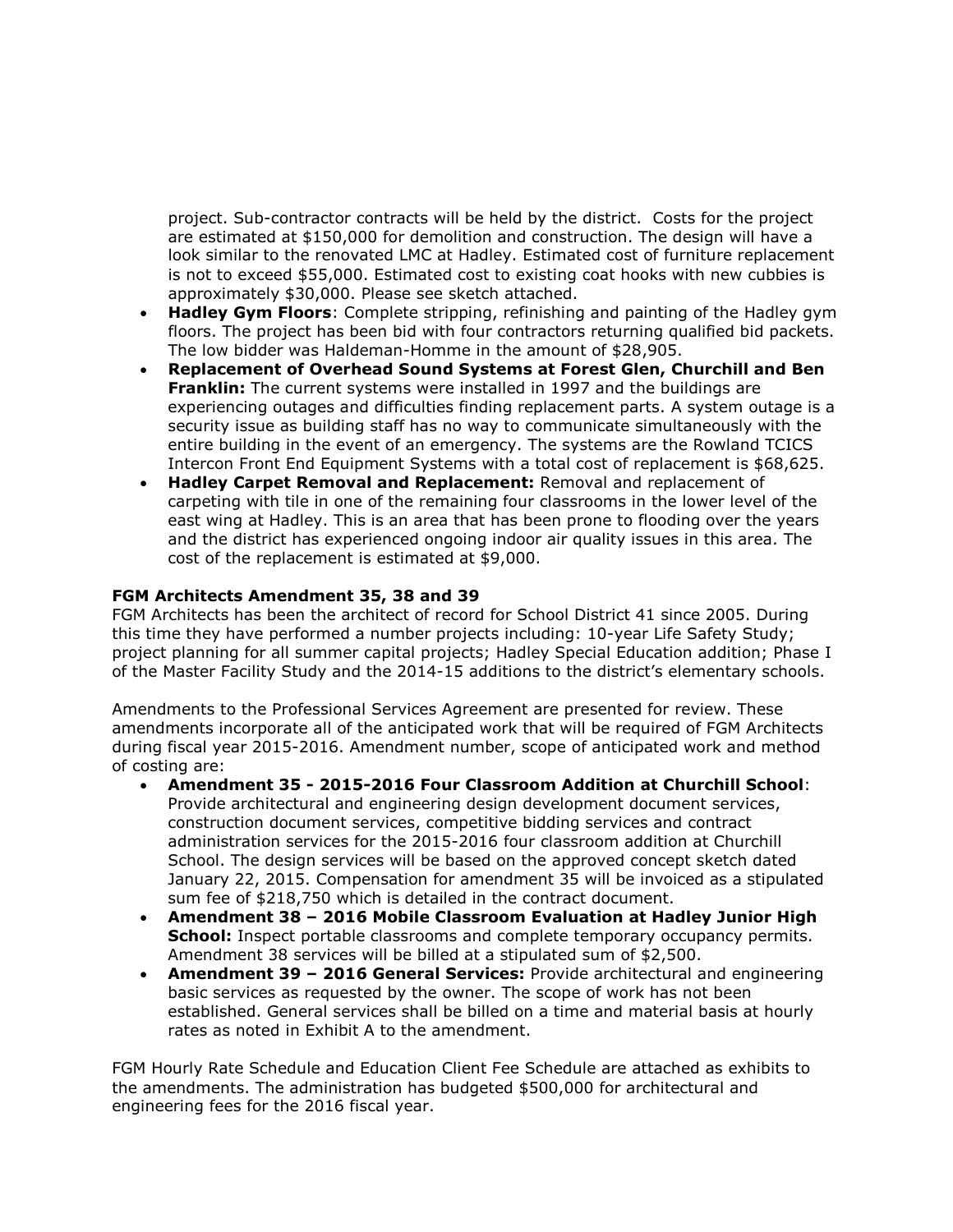# **FQC Construction Manager Contract Amendment**

In the fall of 2013, the district hired Frederick Quinn Corporation (FQC) as the construction manager of the elementary school addition projects. The agreement between the district and FQC specified the following services and estimated costs to be rendered by FQC including usual and customary construction coordination and scheduling, review of bid documents, cost estimating and allocation of construction activities among multiple prime contractors.

The standard AIA contract provides for additional services in Section 4 of the agreement. Consistent with Section 4, FQC proposed to amend the agreement for the additional Churchill and the Abraham Lincoln LMC scopes of work at the same rates as provided in the original agreement. These rates are as follows:

- CM Fee 3.15% of the cost of work
- Insurance 0.85% of the cost of work
- General Conditions \$22,250/month with the project schedule to be determined as part of preconstruction services. One project manager on-site.
- Preconstruction FQC will participate and contribute during the design and bidding process as outlined in paragraph 3.2 of the original agreement. The fixed fee is \$10,000.

#### **Furniture Bid Results and Purchase Approval**

The district has an Age and Obsolescence Plan which provides for yearly expenditures to standardize and update classroom equipment. This plan includes an annual review and prioritization of equipment for replacement and assists the district in distributing expenditures on a year-to-year basis for inclusion in the development of the budget.

The 2015-2016 school year will be the fifth and final year of implementation of the  $21^{st}$ century classroom concept. This year's acquisition will supplement several classrooms' furnishings to complete the  $21<sup>st</sup>$  century concept in each classroom district-wide, as well as furnish the four new classrooms at Churchill slated for completion in February 2016.

A school furniture bid was published on March 12, 2015, with a due date of March 26, 2015. Six bid packets were released to vendors and two packets were submitted. The bid stipulated that the award could be split by manufacturer.

Bid results were returned with a fully assembled cost of (K-5) \$162,893.58 of which  $$129,822.78$  is slated for the finalization of the  $21<sup>st</sup>$  century classroom concept and \$33,070.80 to outfit the four new classrooms at Churchill to be completed in February 2016. All furniture expenditures will be included in the proposed 2016 fiscal year budget.

## **2015-2016 Budget Update**

Based on the feedback the administration received from the committee, the administration presented the proposed changes to the format for presentation of building and department budgets. Actual expenditures were added and compared to the 2015-2016 tentative budget, as well the addition of staffing plans by building/department.